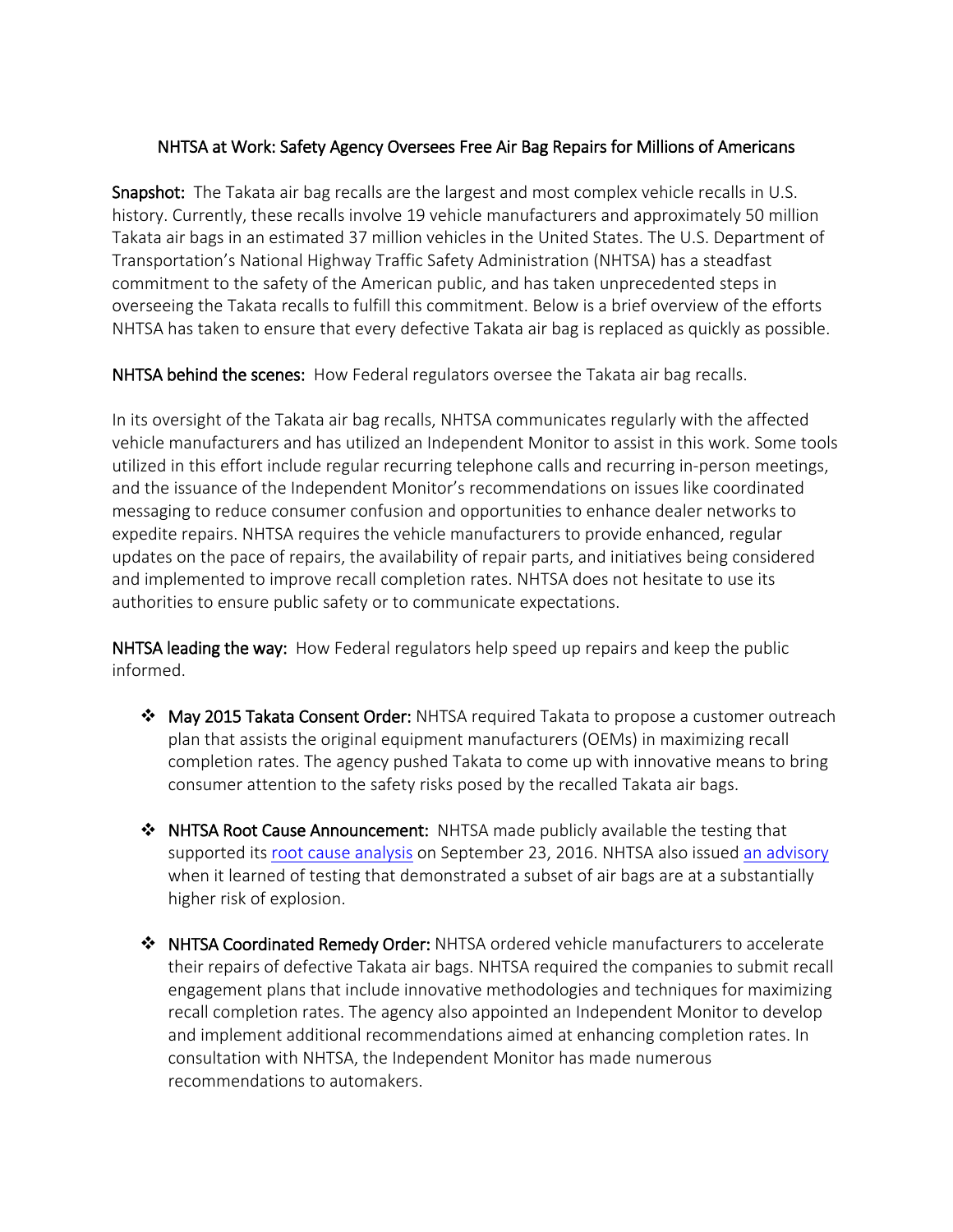- NHTSA's Coordinated Remedy Program: Recognizing that the unprecedented Takata recalls involve unique challenges, in November 2015 NHTSA established a [Coordinated](https://www.nhtsa.gov/sites/nhtsa.dot.gov/files/documents/nhtsa-coordinatedremedyorder-takata.pdf)  [Remedy Program,](https://www.nhtsa.gov/sites/nhtsa.dot.gov/files/documents/nhtsa-coordinatedremedyorder-takata.pdf) which prioritizes vehicles to accelerate the repairs and ensure that the highest-risk vehicles are fixed first. Vehicle manufacturers prioritize repair parts for older [air bags](https://www.nhtsa.gov/sites/nhtsa.dot.gov/files/documents/takata_airbag_consumer_basic_fact_sheet.pdf)—believed to be higher risk—while working to replace them all. As part of the Program, NHTSA urged the vehicle manufacturers to take innovative and proactive steps to maximize recall completion rates, including conducting creative consumer outreach campaigns at nontraditional venues such as sporting events and through large employers, offering mobile repair programs, and door-to-door community engagement.
- $\triangle$  Proactive Safety Principles: NHTSA finalized a historic agreement with 18 automakers to help catch safety defects before they transform into massive recalls, including improving the quality of data. NHTSA has also participated in industry-led forums aimed at sharing best practices to improve recall completion rates.
- *Safe Cars Save Lives Check for Recalls* Campaign: NHTSA launched a new national public awareness campaign that urges consumers to check for open recalls and to get their vehicles repaired as soon as possible. The agency highlights the campaign during Daylight Saving Time—when clocks [spring forward](https://www.nhtsa.gov/press-releases/us-dot-reminds-public-check-recalls-clocks-spring-forward) and [fall back](https://www.nhtsa.gov/press-releases/us-dot-reminds-public-check-recalls-clocks-fall-back) each year; however, NHTSA recommends that consumers check for recalls periodically and sign up for recall alerts at NHTSA.gov/Alerts to get e-mails when their vehicles are under recall.
- *Safe Cars Save Lives Check for Recalls* Bus Tour: NHTSA conducted a four-State, nine-city bus tour—through the highest risk areas for Takata air bag explosions—to find vehicle owners with open recalls and to raise awareness of the NHTSA's VIN lookup tool. By visiting [NHTSA.gov/](http://www.nhtsa.gov/)recalls, consumers can use a free online search tool to quickly check their vehicles for recalls.
- \* Takata Recall Spotlight Website: NHTSA created a dedicated [website](https://www.nhtsa.gov/recall-spotlight/takata-air-bags) for the Takata air bag recalls that provides consumers with information and new developments. The site includes FAQs, repair completion rates, videos, and tools consumers can use to find out if their vehicle is under recall.
- Record Civil Penalties: In 2014 and 2015, NHTSA issued a record number of civil penalties, including the largest in the agency's history against Takata. NHTSA brought Takata to justice after years of deception to the Federal Government, automakers, and the public at large.
- $\triangle$  Takata Public Information Meeting: NHTSA held a public meeting to explain to the public in clear, non-technical terms the issues involving defective Takata air bags.
- $\triangle$  Retooling Recalls: NHTSA hosted a day-long workshop that brought together leading transportation officials, automotive industry representatives, safety advocates, and researchers to examine how to increase unacceptably low recall completion rates.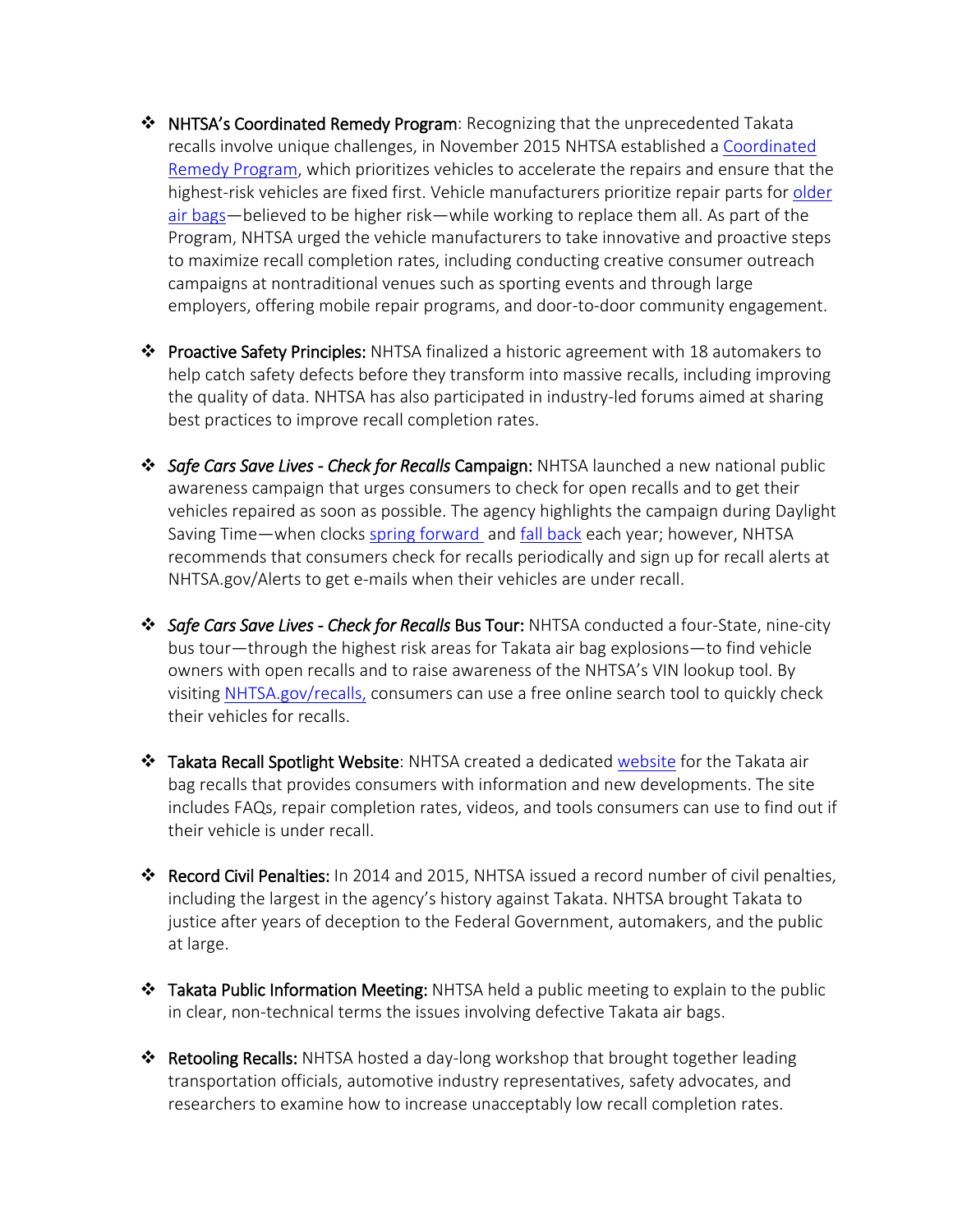- Fiat Chrysler Consent Order: Among other performance obligations, NHTSA required Fiat Chrysler to develop and scientifically test a program designed to increase the effectiveness of recall notifications, conduct a comprehensive study on consumer participation in recall and consumer satisfaction campaigns, and develop and implement a program designed to increase customer participation in recalls.
- $\div$  BMW Consent Order: NHTSA required that BMW develop and implement a program to train dealers on the importance of complying with the prohibition of selling unrepaired, recalled vehicles, and a program to use information technology to improve dealers' access to information necessary to maximize completion of open recalls on vehicles in the dealers' inventories.
- Maryland Pilot Test of Recall Notifications: NHTSA announced a 2-year pilot program to evaluate the feasibility and effectiveness of a State process for informing consumers of open recalls at the time of motor vehicle registration in the State. NHTSA awarded a [grant](https://www.nhtsa.gov/press-releases/us-dot-and-maryland-mva-collaborate-improve-recall-remedy-rates) to the Maryland Department of Transportation Motor Vehicle Administration to help reach more consumers with the critical message of repairing open recalls on their vehicles.
- Direct Consumer Outreach: In cooperation with the Independent Monitor of Takata and the Coordinated Remedy Program, NHTSA has engaged in direct consumer outreach and coalition building in key high-risk areas. In 2017, NHTSA launched a geo-targeted campaign in the eight highest risk areas to increase public awareness in those locations about these dangerous air bags.
- \* Completion Rate Data: NHTSA continuously monitors repair rates for vehicles affected by the Takata air bag recalls. To keep consumers informed on the current status of the recalls, NHTSA added [improved search functions to](https://www.nhtsa.gov/press-releases/nhtsa-releases-more-data-takata-air-bag-repairs) its [website.](https://www.nhtsa.gov/recall-spotlight/takata-air-bags) Consumers can view Takata air bag repair rates by priority group, and repair rates over time for each affected vehicle manufacturer—in addition to repair rates for driver-side air bags, passenger-side air bags, and all air bags. Users can also perform advanced searches using recall campaign numbers.
- Takata Monitor Communication Recommendations: Under NHTSA's direction, the Independent Monitor has provided [coordinated communications recommendations](https://www.nhtsa.gov/sites/nhtsa.dot.gov/files/documents/coordinated_communications_recommendations_1.pdf) to the affected vehicle manufacturers based on [lessons learned,](https://www.nhtsa.gov/sites/nhtsa.dot.gov/files/documents/takata_media_statement_20171117.pdf) and works with them to incorporate the recommendations into their individual consumer communications.
- ◆ "Do Not Drive" Vehicles with Takata Air Bags: NHTSA helped [spread the word](https://www.nhtsa.gov/press-releases/nhtsa-issues-consumer-safety-advisory-ford-and-mazda-expand-do-not-drive-warning) when Ford and Mazda announced a "do not drive" warning on certain MY 2006 Ford Ranger and Mazda B-Series trucks with defective Takata air bags, based on new testing. The new testing found a manufacturing defect on top of the high-heat and aging defect. NHTSA conducted a radio tour and social media campaign, and issued a [second public plea](https://www.nhtsa.gov/press-releases/low-completion-rates-do-not-drive-warning) to